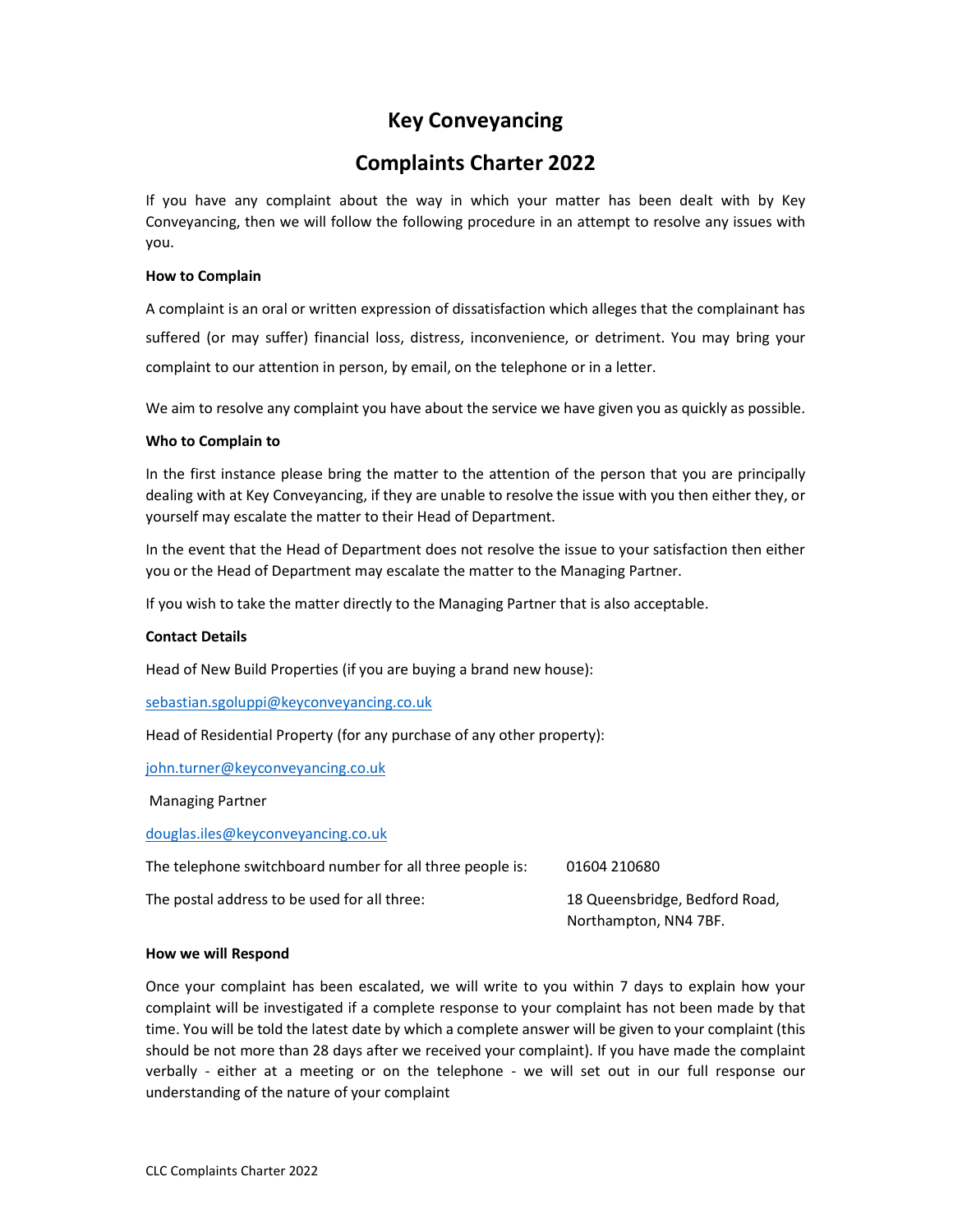The assessment of the complaint will be based upon a sufficient and fair investigation. We will explain in writing our findings and where the complaint is upheld will offer remedial action or redress. This will be actioned promptly.

#### If you Remain Dissatisfied

If after following the review process you remain dissatisfied with any aspect of our handling of your complaint, you may directly contact the Legal Ombudsman to ask them to consider the complaint further.

Contact Details

enquiries@legalombudsman.org.uk

Website: https://www.legalombudsman.org.uk/

Tel no: 0300 555 0333

Legal Ombudsman

PO Box 6806

Wolverhampton

WV1 9WJ

Unless the Legal Ombudsman agrees there are good reasons not to do so, the Legal Ombudsman will expect you to allow us to consider and respond to your complaint in accordance with the procedure set out above in the first instance.

You can refer your complaint to the Legal Ombudsman in the period up to 6 months after you have received our final written response to your complaint. You can also use the Ombudsman service if we have not resolved your complaint within 8 weeks of us receiving it.

A complaint can be referred to the Legal Ombudsman up to six years from the date of the act or omission or up to 3 years after discovering a problem. The ombudsman deals with service-related complaints; any conduct-related complaints will be referred to the Council for Licensed Conveyancers.

END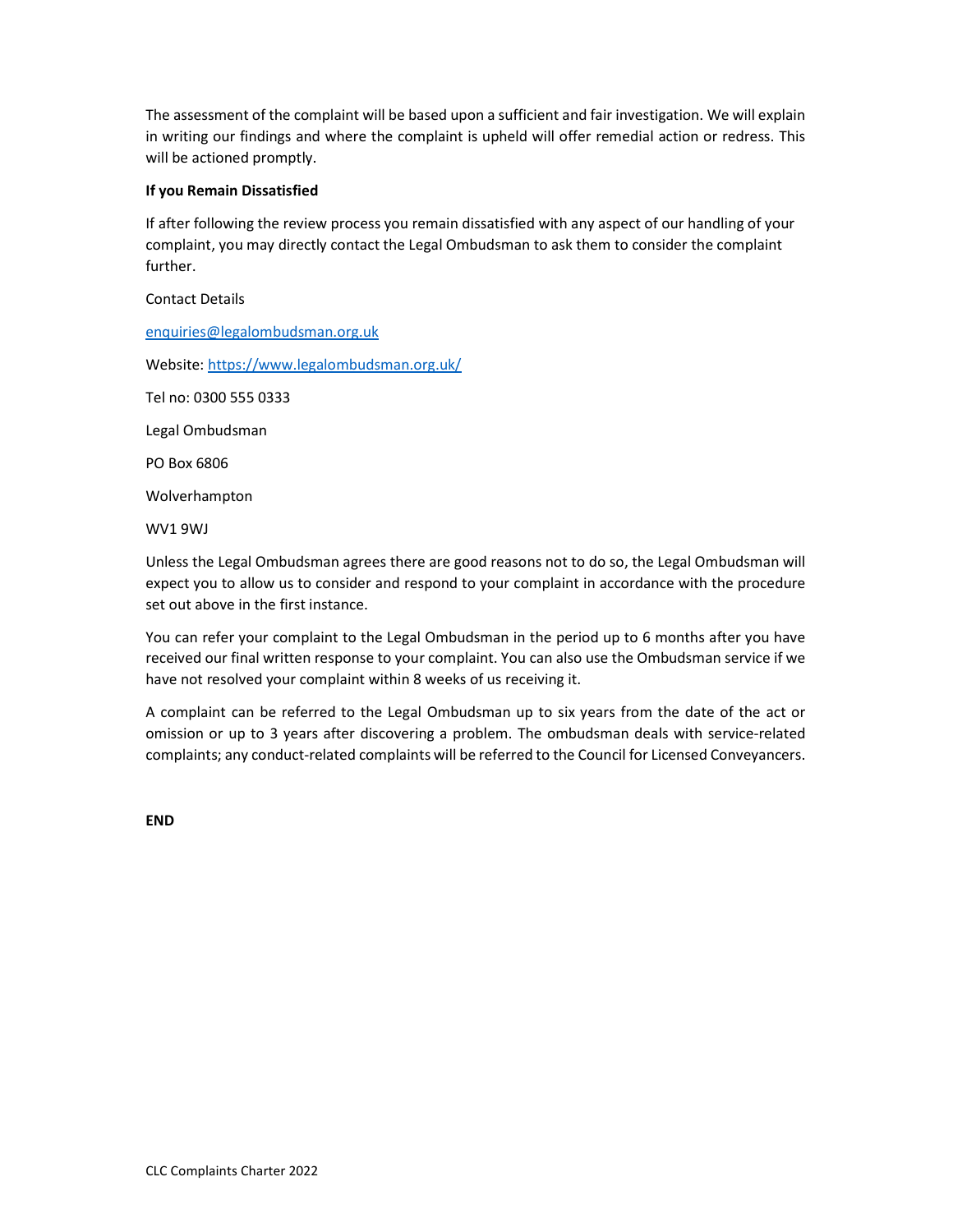### Key Conveyancing LLP

### Terms of Business 2022

The terms in this document, as supplemented and/or amended by any relevant letter of engagement ("Terms"), apply to each matter in relation to which Key Conveyancing LLP undertakes work for you. In the event of any conflict between this document and the relevant letter of engagement, the letter of engagement shall prevail.

The expressions "we", "us", "our", "firm", or "Key Conveyancing" means or refers to Key Conveyancing LLP (a limited liability partnership registered in England and Wales with registered number OC380039) whose registered office is at St Edmunds House, St Edmunds Road, Northampton, Northamptonshire, NN1 5DY.

The expressions "you" and "your" refer to our client.

The expression "matter" means a specific transaction or issue in relation to which you ask us to provide services, "services" means all services we provide to you in relation to the relevant matter.

Key Conveyancing LLP provides legal services in England and Wales and is authorised and regulated by the Council for Licenced Conveyancers. The company managers are: John Turner, Sebastian Sgoluppi, Douglas Iles and John Punni.

Instructions: We shall be entitled to assume that whoever gives us instructions to provide services has actual authority to do so and we shall be entitled to rely on any information provided to us by that person. Where our client consists of more than one person or entity, the liability of those persons or entities is joint and several. Each joint client irrevocably permits us to disclose to any other of the joint clients at any time any information which we would otherwise be prohibited from so disclosing by virtue of our duty of confidentiality. If any joint client ends this permission during the provision of the relevant services, or if a conflict of interest arises between joint clients, we may suspend or terminate the provision of the services related to that matter to one or more of the joint clients.

It is vital that you provide us with all relevant information to represent you and provide services to you and that all information provided is, to the best of your knowledge, complete, accurate and up to date, and is supplied as quickly as practicable. Please tell us of any subsequent changes to the information provided, as well as about any further information which might be relevant.

Relationship Management: Our objective is to ensure that each matter on which we are instructed is dealt with by people with the right level and area of expertise. In practice this means that different people may be involved in the day-to-day conduct of a matter. To enable this to work well we believe that one person, usually a Partner, should have overall responsibility for managing our relationship with you. That person, as well as having an overview of the various matters being handled for you, will maintain regular contact with you to review progress on outstanding matters and the services we provide. He or she will be able to allocate new matters to the right individual within the practice. You will find more information in your letter of engagement about who we propose should manage our relationship with you and who else will be involved.

Progress Reports and Response Times: All reasonable efforts will be made to keep you informed of progress or of any unexpected delays or changes in the character of the services being provided. Please request a progress report at any time if you are in doubt as to the current position.

Communications: Please let us know if you have a preferred method of communication e.g. telephone, email or post. Unless we hear from you, we will use whatever mode of communication appears appropriate in the circumstances. All email messages sent to us will, if properly addressed, arrive on the terminal of the person to whom they are addressed. Please be aware of the following points: • the firm is connected to the internet, but the exchange of email messages may be subject to delays outside of our control; • the safe delivery of email via the internet should not be assumed; • the confidentiality of email cannot be guaranteed; • we use Microsoft Office Products. We shall not encrypt or password-protect any email or attachment sent by us. We shall not be responsible for any loss or damage arising from the unauthorised interception, re-direction, copying or reading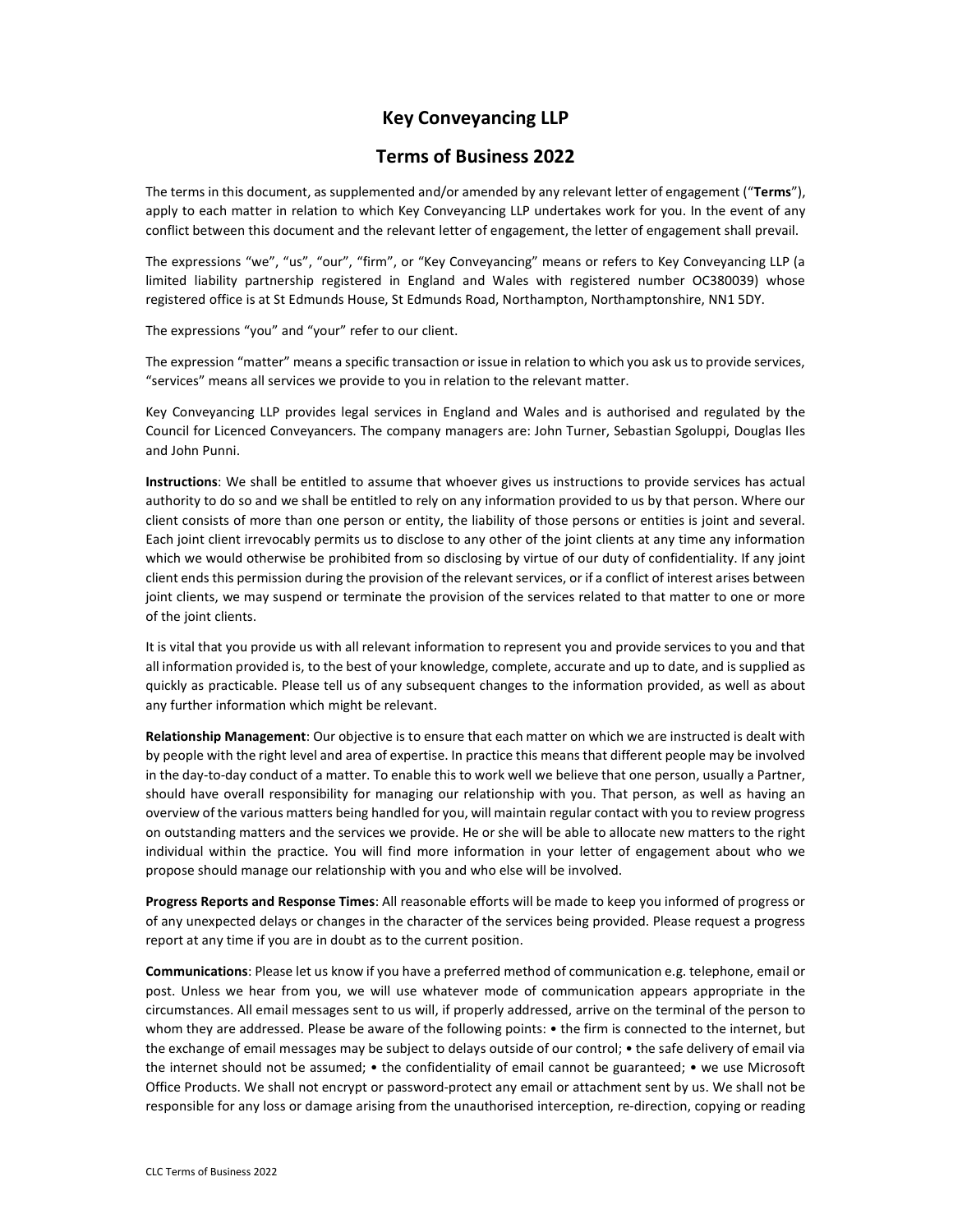of emails including any attachments. We shall not be responsible for the effect on any hardware or software (or any loss or damage arising from any such effect) of any emails or attachment which may be transmitted by us (except where this is caused by our negligence or wilful default).

Fees and Fee Sharing: The Fees that we will charge will be as agreed with you and as set out in our quotation letter. Fees for other legal services will normally be based on the time spent dealing with a matter and will normally be agreed with you in advance, our standard hourly rate charge is £175 plus VAT per hour. We may enter into a referral agreement with an estate agent from time to time. When we have entered into a referral agreement with an estate agent in relation to your matter, details of such referral fee payable by us to them will be set out in your legal fees' quotation.

Services Included: The services included in our legal fee quotation include:

Opening a file in your name; representing you in relation to the acquisition and or sale of a residential property identified and chosen by you; investigating the title to that property; advising you on the title to that property; completing the acquisition or disposal of the property and then completing the registration of the change of ownership at HM Land Registry.

Other services may be included as detailed in our legal fees' quotation letter.

The key stages of a conveyancing transaction are:

- a. Opening a file and complying with regulatory matters including establishing proof of your identity and checking the source of any money that you intend to use for the transaction.
- b. Preparing or reviewing a suitable contract detailing the proposed transaction.
- c. Investigation the title to the property that you are buying and reporting on that title to you.
- d. Carrying out such searches and raising such enquiries into the property you are buying as are reasonable and required.
- e. Preparing and approving Transfer Deed.
- f. Exchanging contracts with the other party and setting the date for completion. At this stage neither party may change the deal or withdraw from the process.
- g. Moving money around on the agreed completion date to achieve completion.
- h. Registering the acquisition of property at HM Land Registry and completing any mortgage lenders requirements.

Residential property transactions in the UK generally tend to take approximately 16 weeks from initial instructions to completion. However, there are many reasons why transactions may take longer to complete.

We can NEVER guarantee that a transaction will be completed in accordance with any desired timescale UNTIL exchange of contracts has taken place. No written or oral representation made by any of our staff may be interpreted as having the capability of overriding this statement in any circumstances, regardless of when given.

The following matters are specifically not included in our fee quotation:

- a. responding to enquiries raised by you or any third party after completion of the transfer of a property has taken place.
- b. giving tax advice;
- c. advising on the merits or commerciality of any transaction;
- d. advising on the condition of the property;
- e. checking whether the property complies with any planning permissions granted for it;
- f. visiting the property that you are buying or selling.

Inspection of the Property: Please note that no one from Key Conveyancing will visit the property that you are planning to buy and therefore it will be impossible for us to tell you whether the property:

a. complies with any planning permission that was granted for it;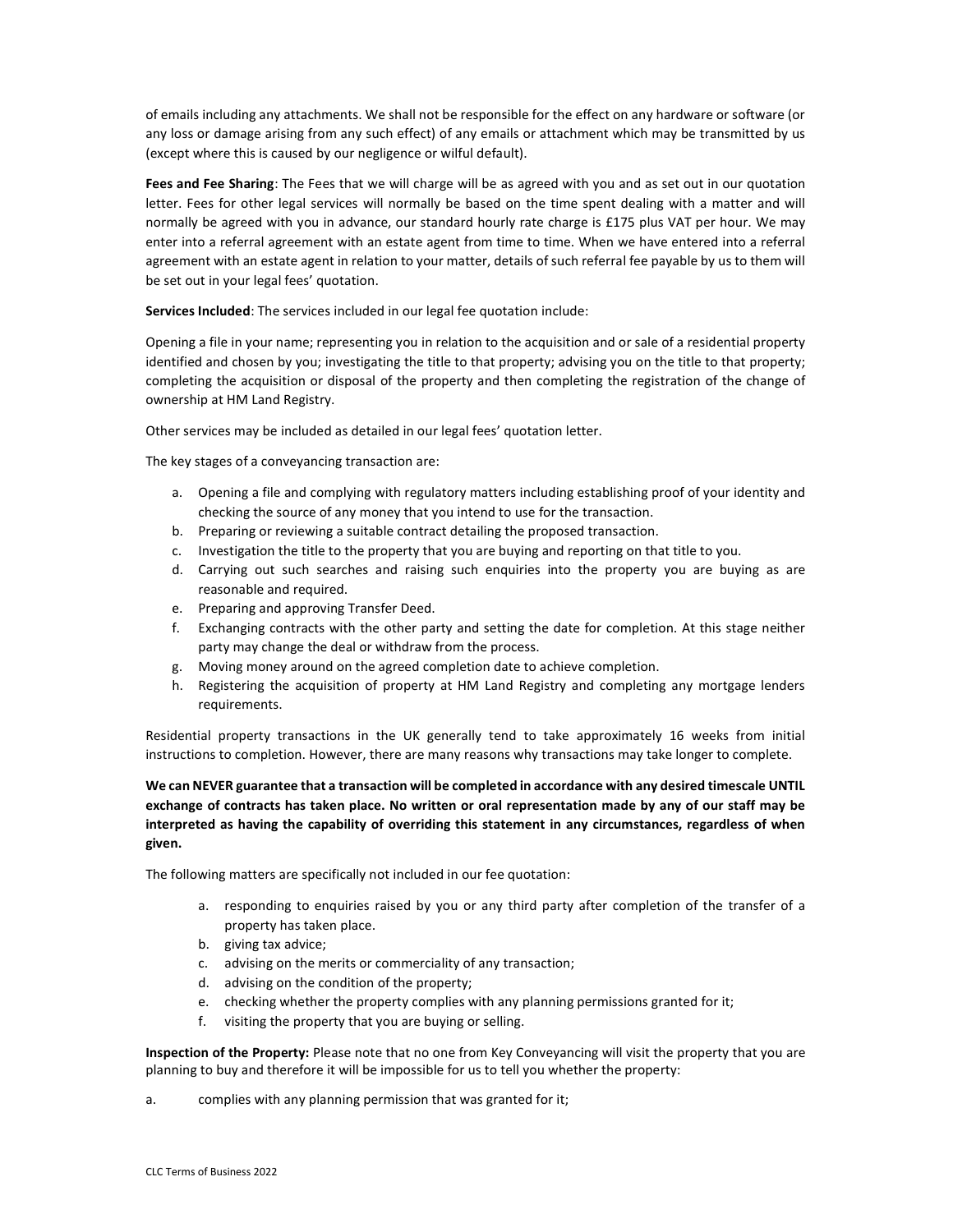- b. whether it is in good decorative and or structural condition;
- c. whether the extent of the property is the same as the plan of the property attached to the sales documents;
- d. accords with any other description given to it by the seller.

Therefore, it is important that you properly inspect the property yourself (or that you engage a professional surveyor to do so on your behalf) and that you bring our attention to any issues or discrepancies as soon as possible.

**Team Effort:** There may be times during the progression of your transaction where, for example, we may ask you to make contact with other parties in the transaction in order to assist the smooth flow of the transaction. For example, it may be easier and quicker for you to speak directly to a party in the transaction which would be quicker than us speaking to them through their lawyers and then awaiting their responses through their lawyers.

If we act together as a team it is always more effective.

#### Post Completion

Your file will be stored by us after completion for up a period of time.

This is done for our benefit.

If, after completion has taken place (where you are selling a property) or registration at HM Land Registry has been completed (where it is a purchase) you would like:

- a. a copy of your file or a copy of any part of your file; or
- b. you have a question that will require us to review your file or part of your file to answer;

then a charge will be levied for this service which will be calculated at a rate of £150 plus vat per hour. This service is subject to a minimum charge of £150 plus VAT. Postage will also be charged if you want the file or any part of it sent to you in hard copy.

Payment must be made in advance by direct bank transfer or by credit card before we will action your request.

If your request to access the file relates to a possible complaint about our service, then you will still need to make this payment. If your complaint is upheld then, at that stage, a refund of the charge will be made.

Disbursements and Expenses: By instructing us, you are authorising us to incur such disbursements as we consider necessary. However, we will consult you before incurring any significant disbursements. We will not pay for disbursements on your behalf and it is therefore essential that you provide funds to us to meet any disbursements required.

Payments on Account: We may require you to make a payment to us on account of fees, disbursements and expenses at any time and on more than one occasion. The receipt of any such payment on account will be a condition of acting, or continuing to act, for you. Our total invoice may be higher than the amount you have paid on account. Money paid on account which is not subsequently required for fees, disbursements and expenses will be refunded to you.

Billing and Payment Terms: We will invoice you in respect of fees, disbursements and expenses before completion of each matter. Our invoices are due for payment on completion without any deduction, set-off or counterclaim. If an invoice (or part of an invoice) remains unpaid for 7 days after the date of the invoice, we will charge interest at a rate equal to 8% above the Lloyds Bank plc base rate until payment is made. If you have any questions in respect of any invoice raised then please do speak to us about it.

Client Money: Where we receive money from you which is to be applied on your behalf (including payments on account), it will (unless agreed otherwise with you) be held in our general client account with Lloyds Bank plc. We are not responsible for any loss arising from the insolvency of any bank where client funds are held.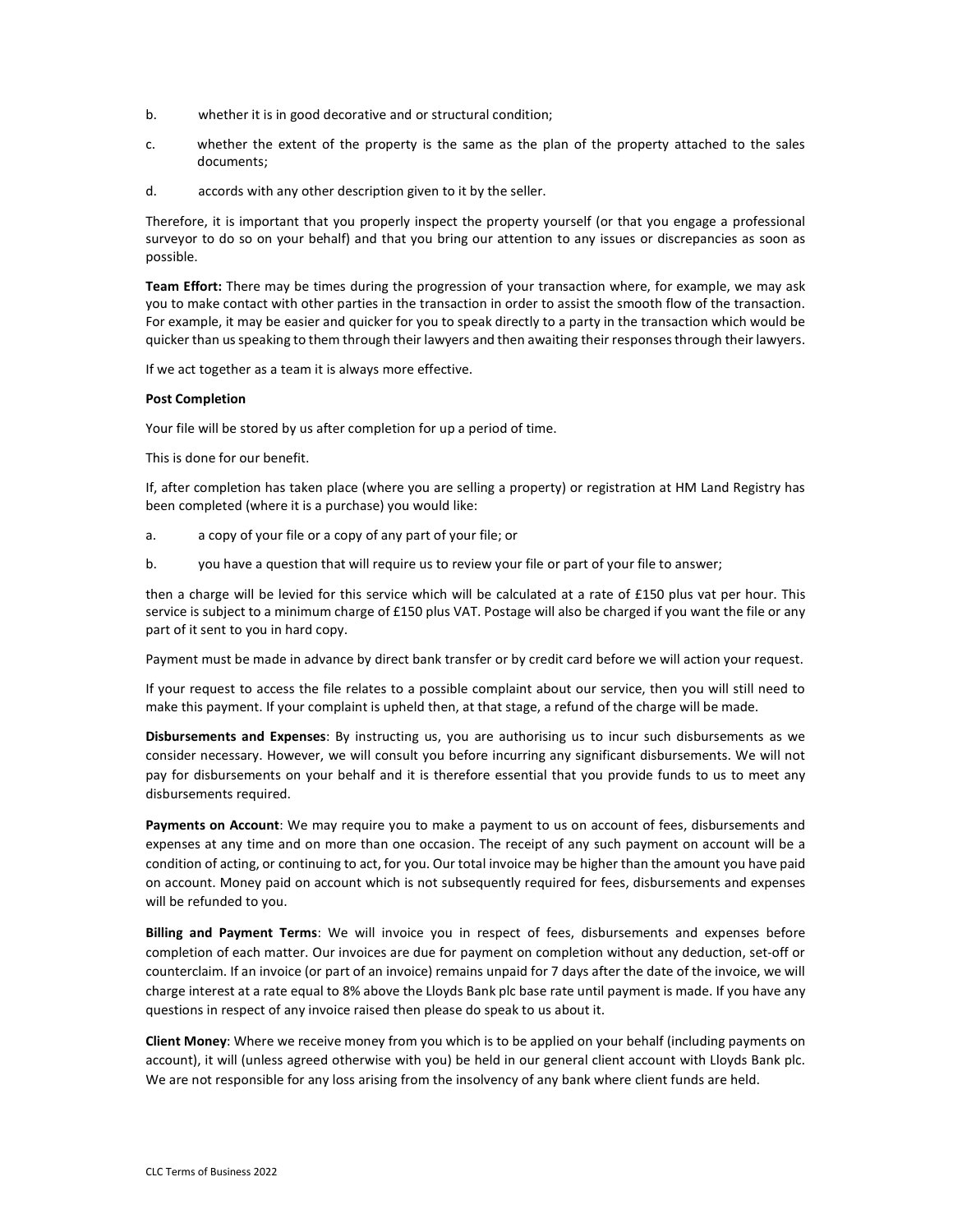Conflicts of Interest: We take conflict issues seriously. We have procedures in place to ensure that conflict checks are carried out on every matter as soon as practicable so that, if an issue arises, it can be discussed with you and dealt with as soon as possible. Our conflict procedures help us fulfil our professional obligation not to act for one client in a matter where there is an actual (or significant risk of a) conflict with the interests of another client for whom we are already acting. If at any time you become aware of an actual or potential conflict of interest, please raise it with us immediately.

Confidentiality and Use of Information: We will keep confidential any information which we acquire about your business and affairs. We may disclose such privileged and/or confidential information to: • our auditors, external assessors or other advisers or  $\bullet$  our insurers (i) for the purposes of our professional indemnity insurance renewal; or (ii) in order to assist us to comply with the terms of our professional indemnity insurance cover. We may be required to disclose such privileged and/or confidential information by law or other regulatory authority to which we are subject. If you or we engage other professional advisers to assist with a matter we will assume, unless you notify us otherwise, that we may disclose any such information to such other advisers as necessary. Where possible, we will disclose to you all information which is material to your affairs and business regardless of the source of that information. However, we will not disclose to you any confidential information about the business and affairs of any other existing or former client, or any information in respect of which we owe a duty of confidentiality to a third party. We will use the personal information we receive about you for the administration of our relationship with you, invoicing (and, where necessary, debt collection) and marketing. To help us to make credit decisions about you, to prevent fraud, to check your identity and to prevent money laundering, we may also use the information to search the files of credit reference agencies who will record any credit searches on your file. We reserve the right to destroy files without further reference to you at any time after completion of a matter. For further details please refer to our Privacy Policy, which is available on our website.

Exclusions and Limitations of Liability: If we are prevented by circumstances beyond our reasonable control from providing the services, we have undertaken to perform for you, we will immediately notify you of the nature and extent of such circumstances. If as a result of those circumstances we are unable to meet any deadline or complete the services by any estimated date of completion or at all: • any such failure on our part will not constitute a breach of the agreement between us; • we will not be otherwise liable to you for any such failure to the extent that it is attributable to any such circumstances notified to you; and • any estimated date for completion of the services will be extended accordingly. We shall have no responsibility to notify you of, or the consequences of, any event or change in the law (or its interpretation) which occur after the date on which the relevant service is provided. We shall not be liable for any indirect loss or damage or any loss of profit, income, production or accruals arising in any circumstances whatsoever, whether in contract, tort, negligence, for breach or statutory duty otherwise, and howsoever caused. The liability of Key Conveyancing LLP for any claim under contract, tort, negligence, for breach of statutory duty or otherwise, for any loss or damage, costs or expenses howsoever caused arising out of or in connection with the services shall, in relation to each matter, be limited to the sum specified in the letter of engagement or, if no sum is specified, the sum of £2 million. If you make a valid claim against us for a loss arising out of work for which we are legally responsible, and we are unable to meet our liability in full, you may be entitled to claim from the Compensation Fund administered by the Council for Licensed Conveyancers (from whom details can be obtained). Key Conveyancing LLP will provide the services to you and your agreement is solely with Key Conveyancing LLP. You agree that you will not bring any claim of any nature against any individual person associated with or employed by that practice. Nothing in these Terms shall exclude or restrict our liability to you for death or personal injury resulting from our negligence or for fraudulent misrepresentation or in any other circumstances where liability may not be so limited or excluded under any applicable law or regulation.

Regulations affecting your Cancellation Rights: If we have not physically met you, the Consumer Contracts (Information, Cancellation and Additional Charges) Regulations 2013 may apply to your matter. This means that you will have the right to cancel your instructions to us within 14 working days of entering into a contract with us without giving any reason. You can cancel your instructions by contacting us by post or email to the relevant office. Once we have started to work on your file, you may be charged if you then cancel your instructions.